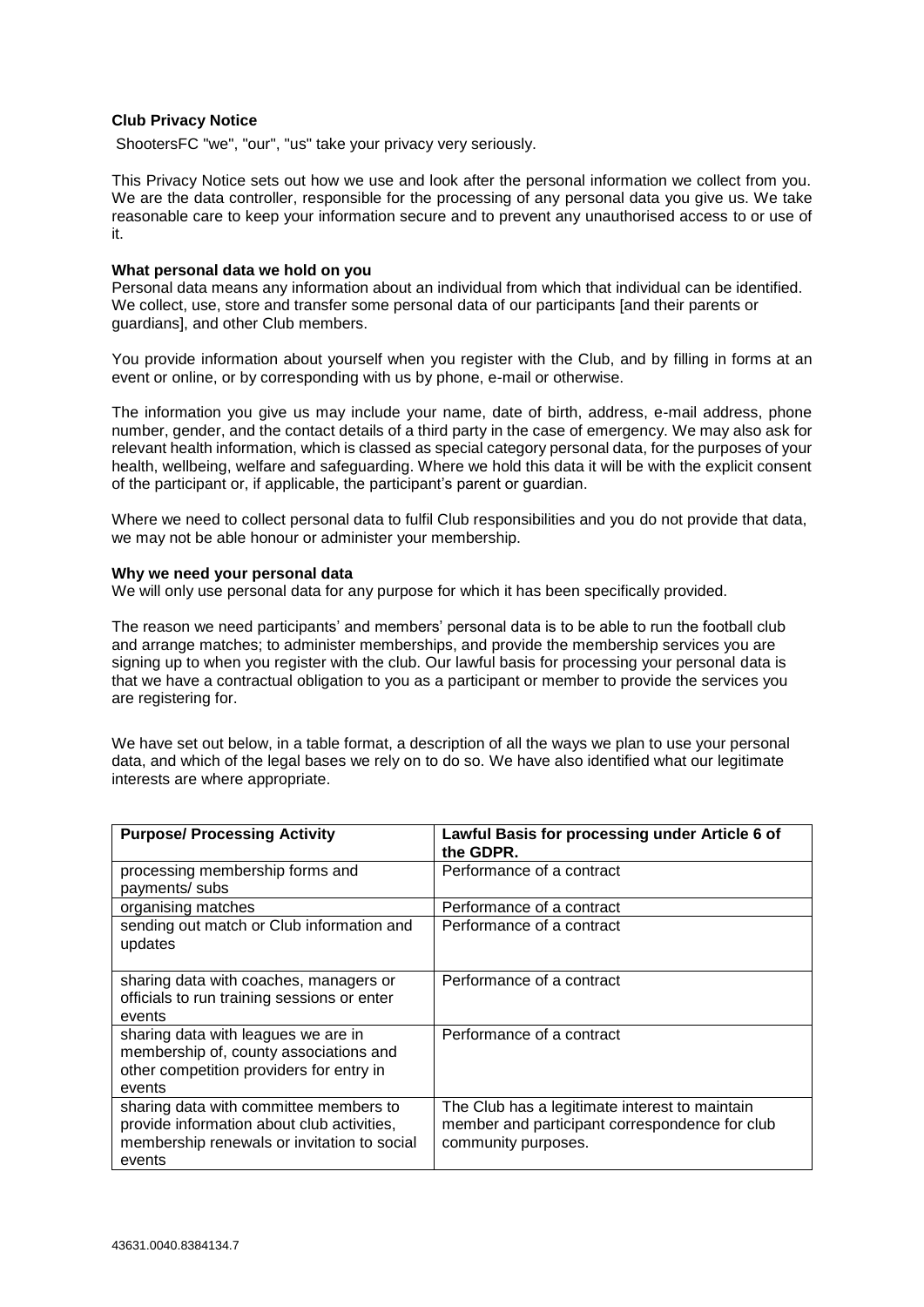| sharing data with third party service or<br>facility providers                                                        | The Club has a legitimate interest to run the<br>organisation efficiently and as it sees fit. Provision of<br>some third party services is for the benefit of the<br>Club, participants and its members.                                                    |
|-----------------------------------------------------------------------------------------------------------------------|-------------------------------------------------------------------------------------------------------------------------------------------------------------------------------------------------------------------------------------------------------------|
| sharing anonymised data with a funding<br>partner as condition of grant funding e.g.<br><b>Local Authority</b>        | The Club has a legitimate interest to run the<br>organisation efficiently and as it sees fit. Application<br>for funding is a purpose that benefits the Club,                                                                                               |
|                                                                                                                       | participants and its members.                                                                                                                                                                                                                               |
| publishing match and league results                                                                                   | Consent. We will only publish your personal data in<br>a public domain, including images and names, if you<br>have given your consent for us to do so. In the case<br>of children under the age of 13 then only with written<br>consent of parent/guardian. |
| sending out marketing information such as<br>newsletters and information about<br>promotions and offers from sponsors | Consent. We will only send you direct marketing if<br>you are an existing member, participant or other<br>associated individual and you have not previously<br>objected to this marketing, or, you have actively<br>provided your consent.                  |
| To ensure we understand possible health<br>risks                                                                      | Consent. We will only process details on your<br>medical history with your consent.                                                                                                                                                                         |

## **Who we share your personal data with**

When you become a member of the Club, your information, if you are a coach or volunteer will be or if you are another participant may be (depending upon which league(s) your team plays in) entered onto the Whole Game System database, which is administered by the FA. We also pass your information to the County FA and to leagues to register participants and the team for matches, tournaments or other events, and for affiliation purposes.

We may share your personal data with selected third parties, suppliers and sub-contractors such as referees, coaches or match organisers. Third-party service providers will only process your personal data for specified purposes and in accordance with our instructions.

We may disclose your personal information to third parties to comply with a legal obligation; or to protect the rights, property, or safety of our participants, members or affiliates, or others.

The Club's data processing may require your personal data to be transferred outside of the UK. Where the Club does transfer your personal data overseas it is with the sufficient appropriate safeguards in place to ensure the security of that personal data.

## **Protection of your personal data**

We have put in place appropriate security measures to prevent your personal data from being accidentally lost, used or accessed in an unauthorised way, altered or disclosed.

## **How long we hold your personal data**

We keep personal data on our participants and members while they continue to be a participant or member or are otherwise actively involved with the Club. We will delete this data 12 months after a participant or member has left or otherwise ended their membership or affiliation, or sooner if specifically requested and we are able to do so. We may need to retain some personal data for longer for legal or regulatory purposes. The personal data that is stored on Whole Game System is subject to their privacy policy so we advise you review that policy together with this notice. If you would like your personal data to be deleted from Whole Game System then please contact them.

# **Your rights regarding your personal data**

As a data subject you may have the right at any time to request access to, rectification or erasure of your personal data; to restrict or object to certain kinds of processing of your personal data, including direct marketing; to the portability of your personal data and to complain to the UK's data protection supervisory authority, the Information Commissioner's Office about the processing of your personal data.